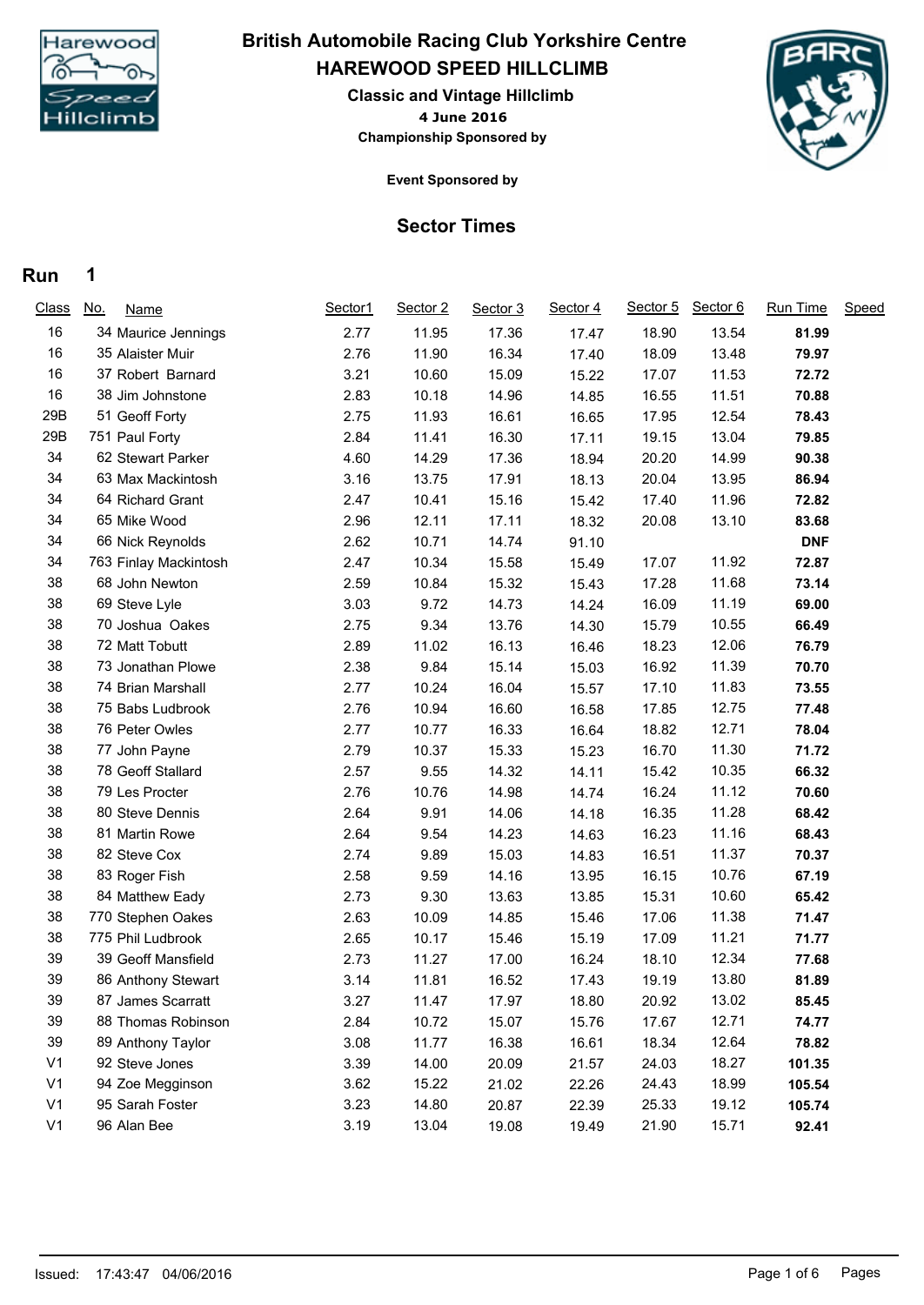| V <sub>1</sub>  | 97 Greg Harrison              | 3.15 | 13.02 | 18.03 | 18.68 | 20.78 | 15.33 | 88.99      |
|-----------------|-------------------------------|------|-------|-------|-------|-------|-------|------------|
| V <sub>1</sub>  | 792 Daniel Hunter             | 3.43 | 15.48 | 21.15 | 22.66 | 24.68 | 18.07 | 105.47     |
| V <sub>2</sub>  | 98 Louise Craven              | 3.60 | 14.81 | 20.64 | 20.40 | 22.93 | 17.28 | 99.66      |
| V <sub>2</sub>  | 99 Gyles Cooper               | 3.42 | 14.95 | 19.62 | 20.83 | 23.41 | 17.94 | 100.17     |
| V <sub>2</sub>  | 100 Ian Standing              | 2.88 | 11.84 | 16.60 | 17.34 | 18.99 | 13.79 | 81.44      |
| V <sub>3</sub>  | 56 Christopher Scott Mackirdy | 2.90 | 12.16 | 17.19 | 17.97 | 20.14 | 13.97 | 84.33      |
| V <sub>3</sub>  | 104 Roger Lear                | 3.67 | 15.08 | 21.88 | 22.93 | 25.67 | 19.18 | 108.41     |
| V <sub>3</sub>  | 105 Simon Blakeney Edwards    | 2.60 | 10.84 | 16.60 | 16.43 | 18.31 | 13.00 | 77.78      |
| V <sub>3</sub>  | 106 Dennis Johnson            | 2.93 | 12.24 | 17.66 | 18.46 | 20.50 | 14.33 | 86.12      |
| V <sub>3</sub>  | 108 Andrew Briggs             | 3.22 | 15.88 | 21.79 | 24.26 | 26.69 | 21.77 | 113.61     |
| V <sub>3</sub>  | 109 Locky McKenzie            | 2.87 | 13.71 | 19.05 | 19.50 | 21.94 | 15.12 | 92.19      |
| V <sub>3</sub>  | 110 Stewart Rich              | 3.52 | 12.27 | 49.03 | 27.82 | 24.56 | 17.61 | 134.81     |
| V <sub>3</sub>  | 111 Tim Kneller               | 2.84 | 11.19 | 16.54 | 16.62 | 18.57 | 12.94 | 78.70      |
| V <sub>3</sub>  | 805 Joanna Blakeney Edwards   | 2.61 | 10.81 | 16.49 | 16.49 | 18.63 | 12.83 | 77.86      |
| V <sub>3</sub>  | 806 David Johnson             | 2.92 | 11.52 | 16.85 | 16.90 | 19.33 | 13.26 | 80.78      |
| V <sub>4</sub>  | 113 Jack Bond                 | 3.69 | 14.99 | 19.84 | 21.68 | 26.07 | 18.80 | 105.07     |
| V <sub>4</sub>  | 114 Anthony Costigan          | 3.01 | 13.16 | 20.09 | 20.64 | 26.35 | 17.27 | 100.52     |
| V <sub>4</sub>  | 115 Peter Tierney             | 2.87 | 12.30 | 17.58 | 18.41 | 20.29 | 14.18 | 85.63      |
| V <sub>4</sub>  | 116 Matt Vincent              | 3.36 | 12.36 | 18.11 | 19.40 | 21.38 | 15.50 | 90.11      |
| V <sub>5</sub>  | 118 Paul Wignall              | 3.37 | 12.83 | 18.58 | 18.66 | 21.29 | 15.06 | 89.79      |
| V <sub>5</sub>  | 119 Dick Wilkinson            | 3.08 | 14.29 | 20.35 | 20.02 | 24.25 | 17.62 | 99.61      |
| V <sub>6</sub>  | 120 John Fack                 |      |       |       |       |       |       | <b>RET</b> |
| V <sub>6</sub>  | 121 Roger Thorpe              | 3.15 | 14.62 | 19.77 | 20.32 | 22.00 | 18.00 | 97.86      |
| V <sub>6</sub>  | 122 Andy Newbound             | 2.92 | 12.82 | 18.37 | 19.16 | 21.01 | 15.31 | 89.59      |
| V <sub>6</sub>  | 123 John Guyatt               | 2.69 | 11.62 | 17.17 |       | 19.47 | 13.46 | 81.97      |
| V7              |                               | 2.82 | 12.29 |       | 17.56 |       | 14.73 |            |
|                 | 125 Hugh Mackintosh           |      |       | 18.27 | 18.72 | 21.05 |       | 87.88      |
| V <sub>8</sub>  | 127 Matt Craven               | 3.29 | 13.36 | 18.00 | 19.32 | 21.31 | 15.81 | 91.09      |
| V <sub>8</sub>  | 128 Stephen Hughes            | 3.35 | 15.48 | 22.34 | 23.96 | 26.35 | 21.11 | 112.59     |
| V8              | 129 David Furnell             | 2.82 | 12.70 | 17.98 | 18.65 | 20.82 | 14.47 | 87.44      |
| V <sub>8</sub>  | 130 Graham Beckett            | 2.79 | 13.00 | 19.10 | 19.58 | 22.01 | 15.90 | 92.38      |
| V8              | 131 Kevin Morton              | 3.17 | 12.30 | 16.70 | 17.42 | 19.20 | 14.32 | 83.11      |
| V <sub>8</sub>  | 132 Tim Hopkinson             | 2.92 | 11.55 | 16.34 | 17.21 | 19.19 | 14.03 | 81.24      |
| V9              | 133 Christopher Downham       | 2.75 | 11.65 | 17.07 | 18.10 | 19.92 | 14.22 | 83.71      |
| V9              | 134 Alexander Hewitson        | 2.80 | 11.85 | 17.20 | 19.00 | 19.96 | 14.39 | 85.20      |
| V9              | 135 Greg Lerigo               | 2.77 | 11.20 | 16.07 | 15.92 | 18.10 | 12.96 | 77.02      |
| V9              | 137 John Hunter               | 3.12 | 12.75 | 17.73 | 18.74 | 20.73 | 15.06 | 88.13      |
| V9              | 138 Leonard Lord              | 3.05 | 13.20 | 19.82 | 19.46 | 22.42 | 15.43 | 93.38      |
| V9              | 140 David Morley              |      |       |       |       |       |       | <b>RET</b> |
| V9              | 141 Simon Bowyer              | 3.66 | 14.11 | 18.66 | 18.85 | 21.54 | 15.82 | 92.64      |
| V9              | 143 Stephen Riddington        | 4.91 | 21.43 | 23.02 | 26.44 | 29.87 | 23.80 | 129.47     |
| V9              | 144 Dennis Bingham            | 2.93 | 12.22 | 18.03 | 18.77 | 19.92 | 14.09 | 85.96      |
| V9              | 145 David Pryke               | 3.01 | 10.67 | 15.86 | 15.66 | 17.68 | 11.81 | 74.69      |
| V9              | 838 Barbara Lord              | 2.97 | 12.31 | 18.41 | 19.43 | 20.85 | 15.21 | 89.18      |
| C19             | 198 John Askew                | 2.93 | 10.38 | 15.85 | 15.51 | 16.89 | 12.95 | 74.51      |
| C19             | 199 Nick Wardley              | 3.42 | 12.17 | 18.35 | 19.08 | 19.86 | 13.81 | 86.69      |
| C19             | 201 Steven Murphy             | 2.96 | 10.63 | 15.63 | 15.96 | 17.45 | 12.34 | 74.97      |
| C19             | 202 Andrew Dickens            | 3.13 | 12.44 | 18.22 | 19.41 | 20.65 | 15.10 | 88.95      |
| C19             | 203 Mark Forster              | 2.93 | 11.01 | 15.67 | 16.49 | 17.98 | 12.45 | 76.53      |
| C19             | 204 Bill Needham              | 2.88 | 13.43 | 19.52 | 18.65 | 20.73 | 14.03 | 89.24      |
| C19             | 205 Rich Hawcroft             | 3.13 | 11.09 | 19.27 | 16.24 | 18.27 | 12.53 | 80.53      |
| C <sub>20</sub> | 21 Alan Johnson               | 2.90 | 11.14 | 16.20 | 16.43 | 18.26 | 12.80 | 77.73      |
| C <sub>20</sub> | 26 Alan Foster                | 2.42 | 10.37 | 16.10 | 15.46 | 17.11 | 12.02 | 73.48      |
| C <sub>20</sub> | 208 Steven Muir               | 2.70 | 10.09 | 15.16 | 15.69 | 17.11 | 11.55 | 72.30      |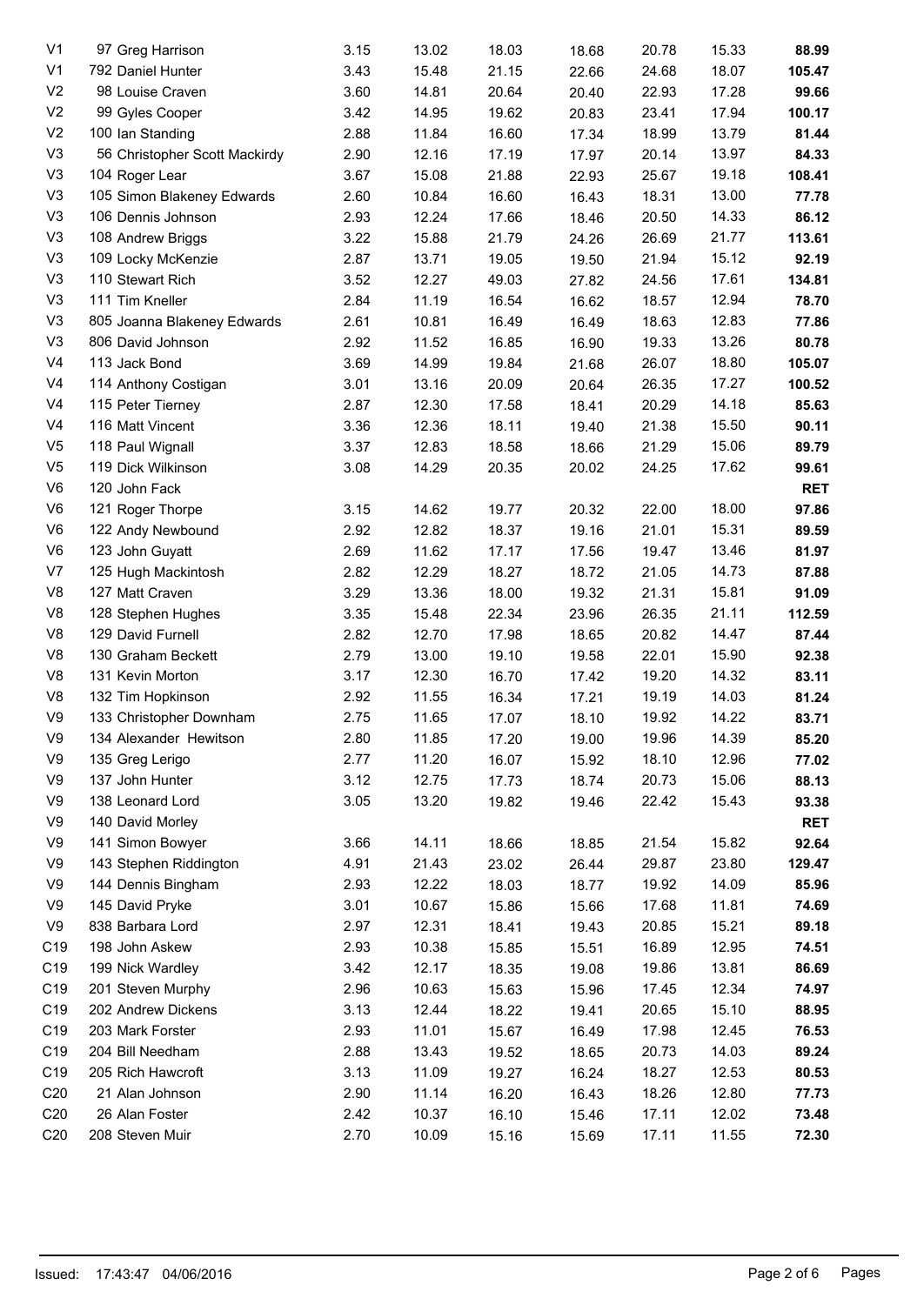| C <sub>20</sub> | 210 Allan Scott         | 3.16 | 12.32 | 17.55 | 16.78 | 18.27 | 12.78 | 80.86          |
|-----------------|-------------------------|------|-------|-------|-------|-------|-------|----------------|
| C <sub>20</sub> | 211 Mike Haigh          | 3.16 | 10.28 | 15.06 | 14.98 | 17.04 | 11.34 | 71.86          |
| C <sub>20</sub> | 212 Bryan Simpson       | 2.65 | 10.71 | 16.35 | 16.06 | 18.00 | 12.31 | 76.08          |
| C <sub>20</sub> | 213 Ian Peacock         | 2.60 | 11.10 | 16.30 | 17.02 | 18.62 | 13.04 | 78.68          |
| C <sub>21</sub> | 190 Fyrth Crosse        | 2.25 | 9.21  | 13.95 | 13.94 | 14.64 | 10.20 | 64.19          |
| C <sub>21</sub> | 216 Geoff Toms          | 2.90 | 11.64 | 17.06 | 17.36 | 19.22 | 13.60 | 81.78          |
| C <sub>21</sub> | 217 Jolyon Harrison     | 2.26 | 9.30  | 13.88 | 13.90 | 15.48 | 10.07 | 64.89          |
| V10             | 147 Mark Hodgins        | 3.37 | 14.50 | 19.53 | 20.63 | 23.51 | 16.20 | 97.74          |
| V10             | 149 Rod Briggs          | 3.03 | 13.02 | 18.27 | 19.55 | 20.62 | 15.17 | 89.66          |
| V10             | 150 Robert Ellis        | 2.87 | 13.38 | 17.66 | 18.18 | 19.83 | 14.36 | 86.28          |
| V10             | 151 Jeff Edwards        | 2.92 | 11.87 | 17.37 | 17.61 | 21.26 | 14.33 | 85.36          |
| V10             | 153 Ian Bingham         | 2.65 | 10.88 | 16.32 | 16.36 | 17.93 | 12.89 | 77.03          |
| V10             | 154 Simon Skelding      | 2.97 | 11.85 | 16.83 | 17.28 | 19.09 | 13.83 | 81.85          |
| V10             | 155 Roger Williams      | 3.02 | 14.99 | 20.92 | 22.07 | 23.82 | 16.76 | 101.58         |
| V10             | 157 Peter Howat         | 3.18 | 13.18 |       |       | 21.56 | 15.60 | 90.79          |
|                 |                         |      |       | 18.25 | 19.02 |       |       |                |
| V10             | 158 Jane Corner         | 3.08 | 13.02 | 18.66 | 19.26 | 20.68 | 15.18 | 89.88          |
| V10             | 159 Trevor Corner       | 2.77 | 12.15 | 19.40 | 18.09 | 20.24 | 14.84 | 87.49          |
| V10             | 161 Jon Mellor          | 2.82 | 11.37 | 16.26 | 16.85 | 18.80 | 13.64 | 79.74          |
| V10             | 162 Durward Lawson      | 2.67 | 10.58 | 15.79 | 15.71 | 17.43 | 12.46 | 74.64          |
| V11             | 163 Jon Bennett         | 3.19 | 11.96 | 17.60 | 17.93 | 19.71 | 14.28 | 84.67          |
| V11             | 164 Hugh McGarel Groves | 3.05 | 13.82 | 18.92 | 19.64 | 22.01 | 15.91 | 93.35          |
| V11             | 165 Jamie Quartermaine  | 2.80 | 12.36 | 17.73 | 18.43 | 20.42 | 14.55 | 86.29          |
| V11             | 167 Michael Littlewood  | 3.03 | 12.18 | 16.99 | 17.70 | 19.92 | 13.88 | 83.70          |
| V11             | 865 Noel Runnels Moss   | 2.87 | 12.39 | 17.65 | 18.02 | 20.41 | 14.51 | 85.85          |
| V11             | 867 Alistair Littlewood | 3.19 | 13.01 | 17.75 | 18.37 | 20.62 | 14.24 | 87.18          |
| V12             | 169 Geoff Smith         | 2.72 | 11.48 | 17.52 | 17.85 | 19.09 | 15.87 | 84.53          |
| V12             | 170 Guy Lachlan         | 3.01 | 13.06 | 19.31 | 19.64 | 21.50 | 15.37 | 91.89          |
| V12             | 171 Clive Press         | 3.00 | 12.57 | 18.05 | 18.52 | 20.18 | 14.97 | 87.29          |
| V13             | 172 Matt Johnston       | 2.69 | 11.26 | 16.10 | 16.53 | 18.98 | 13.43 | 78.99          |
| V13             | 173 Mark Fountain       | 3.10 | 12.05 | 17.01 | 17.75 | 19.98 | 13.81 | 83.70          |
| V13             | 174 Malcolm Leyland     |      |       |       |       |       |       | N <sub>S</sub> |
| V13             | 175 Mark Purnell        | 2.69 | 11.34 | 17.15 | 16.83 | 18.76 | 14.86 | 81.63          |
| V13             | 176 Jolyon Harrison     |      |       |       |       |       |       | <b>RET</b>     |
| V13             | 177 Rachael Williams    | 2.81 | 12.68 | 17.23 | 18.81 | 20.28 | 15.35 | 87.16          |
| V13             | 873 Mike Fountain       | 3.09 | 12.39 | 17.97 | 17.94 | 20.53 | 14.67 | 86.59          |
| V13             | 876 James Baxter        |      |       |       |       |       |       | <b>RET</b>     |
| V14             | 178 Iain Stewart        | 3.92 |       |       |       |       | 11.87 | 76.97          |
|                 |                         |      | 11.30 | 15.37 | 16.65 | 17.86 |       |                |
| V14             | 179 Andrew Wilson       | 2.70 | 11.60 | 17.08 | 17.44 | 18.89 | 13.44 | 81.15          |
| V14             | 180 Yushan Ng           | 3.08 | 11.99 | 17.46 | 18.53 | 20.25 | 14.30 | 85.61          |
| V14             | 181 Julian Taylor       | 2.88 | 11.81 | 16.76 | 17.32 | 19.66 | 13.92 | 82.35          |
| V14             | 182 Geoff Purnell       |      |       |       |       |       |       | <b>RET</b>     |
| V14             | 183 Rob Cobden          | 2.59 | 9.79  | 14.76 | 14.39 | 16.29 | 11.06 | 68.88          |
| V15             | 184 Ralph Wienrich      | 3.08 | 16.31 | 22.29 | 23.93 | 24.66 | 17.80 | 108.07         |
| V15             | 185 Edmund Burgess      | 2.74 | 10.64 | 15.92 | 15.75 | 17.76 | 12.41 | 75.22          |
| V15             | 186 Tony Lees           | 2.59 | 9.76  | 14.68 | 15.29 | 16.82 | 11.31 | 70.45          |
| V15             | 187 Ian Baxter          | 2.63 | 9.92  | 15.15 | 14.60 | 16.50 | 11.04 | 69.84          |
| V15             | 188 Richard Archbell    | 2.68 | 10.84 | 15.95 | 16.20 | 17.67 | 12.70 | 76.04          |
| V15             | 189 Tim Greenhill       | 2.58 | 10.08 | 14.96 | 14.89 | 16.83 | 11.90 | 71.24          |
| V15             | 884 Chris Rhys Jones    | 3.00 | 14.24 | 19.35 | 21.52 | 22.48 | 16.53 | 97.12          |
| V16             | 192 Chris Williams      | 2.96 | 11.27 | 17.36 | 16.93 | 19.39 | 12.79 | 80.70          |
| V16             | 193 Douglas Martin      | 2.74 | 13.17 | 18.25 | 18.92 | 20.08 | 13.50 | 86.66          |
| V16             | 194 Maurice Gleeson     | 3.88 | 12.86 | 18.61 | 19.88 | 21.91 | 16.23 | 93.37          |
| V16             | 195 Julian Grimwade     | 2.60 | 9.78  | 14.81 | 14.65 | 16.16 | 11.05 | 69.05          |
|                 |                         |      |       |       |       |       |       |                |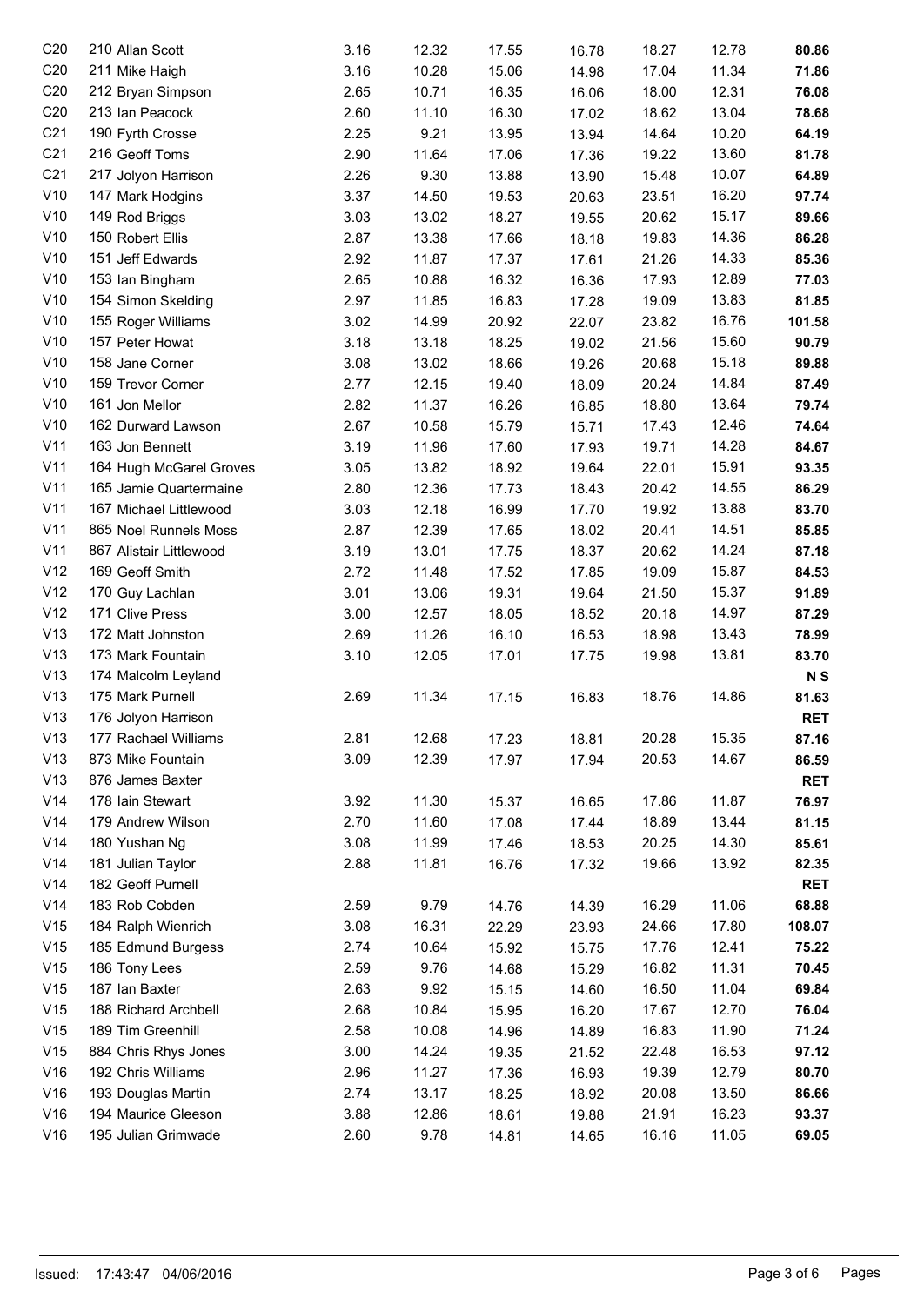| V18            | 197 Charles Reynolds          | 2.44    | 10.65    | 15.15    | 15.29    | 16.80    | 11.52    | 71.85      |              |
|----------------|-------------------------------|---------|----------|----------|----------|----------|----------|------------|--------------|
| Run            | $\boldsymbol{2}$              |         |          |          |          |          |          |            |              |
| <b>Class</b>   | No.<br><b>Name</b>            | Sector1 | Sector 2 | Sector 3 | Sector 4 | Sector 5 | Sector 6 | Run Time   | <b>Speed</b> |
| 16             | 34 Maurice Jennings           | 2.87    | 11.76    | 17.15    | 17.15    | 18.44    | 13.29    | 80.66      |              |
| 16             | 35 Alaister Muir              | 2.77    | 11.77    | 16.99    | 17.00    | 18.32    | 13.76    | 80.61      |              |
| 16             | 37 Robert Barnard             | 2.88    | 10.02    | 15.26    | 15.29    | 16.92    | 11.66    | 72.03      |              |
| 16             | 38 Jim Johnstone              | 2.87    | 10.09    | 15.23    | 14.79    | 16.54    | 11.34    | 70.86      |              |
| 29B            | 51 Geoff Forty                | 3.22    | 11.46    | 15.67    | 16.08    | 17.74    | 12.32    | 76.49      |              |
| 29B            | 751 Paul Forty                | 2.95    | 11.65    | 16.77    | 16.43    | 18.89    | 13.03    | 79.72      |              |
| 34             | 62 Stewart Parker             | 4.02    | 12.92    | 16.78    | 17.94    | 19.38    | 13.85    | 84.89      |              |
| 34             | 63 Max Mackintosh             | 2.95    | 12.18    | 17.01    | 18.58    | 20.17    | 14.13    | 85.02      |              |
| 34             | 64 Richard Grant              | 2.48    | 10.20    | 15.12    | 15.32    | 17.01    | 12.17    | 72.30      |              |
| 34             | 65 Mike Wood                  | 2.96    | 11.96    | 17.07    | 17.88    | 18.89    | 12.96    | 81.72      |              |
| 34             | 66 Nick Reynolds              | 2.62    | 10.35    | 14.86    | 14.97    | 16.71    | 11.44    | 70.95      |              |
| 34             | 763 Finlay Mackintosh         | 2.53    | 10.16    | 15.08    | 15.40    | 16.80    | 11.85    | 71.82      |              |
| 38             | 68 John Newton                | 2.47    | 10.47    | 15.84    | 15.59    | 17.35    | 12.51    | 74.23      |              |
| 38             | 69 Steve Lyle                 | 2.90    | 9.82     | 14.67    | 14.31    | 16.07    | 11.02    | 68.79      |              |
| 38             | 70 Joshua Oakes               | 2.65    | 9.47     | 13.64    | 14.38    | 15.77    | 10.60    | 66.51      |              |
| 38             | 72 Matt Tobutt                | 2.76    | 10.78    | 15.89    | 15.98    | 18.02    | 12.19    | 75.62      |              |
| 38             | 73 Jonathan Plowe             | 2.38    | 9.88     | 15.29    | 15.34    | 16.98    | 11.37    | 71.24      |              |
| 38             | 74 Brian Marshall             | 2.78    | 10.28    | 15.87    | 15.54    | 16.69    | 11.42    | 72.58      |              |
| 38             | 75 Babs Ludbrook              | 2.77    | 10.68    | 16.44    | 16.83    | 18.02    | 13.00    | 77.74      |              |
| 38             | 76 Peter Owles                | 2.73    | 10.58    | 16.30    | 16.42    | 18.50    | 12.98    | 77.51      |              |
| 38             | 77 John Payne                 | 2.81    | 10.19    | 14.90    | 14.90    | 16.66    | 11.49    | 70.95      |              |
| 38             | 78 Geoff Stallard             | 2.60    | 9.50     | 14.27    | 13.96    | 15.53    | 10.80    | 66.66      |              |
| 38             | 79 Les Procter                | 2.60    | 10.10    | 14.95    | 14.99    | 16.45    | 10.95    | 70.04      |              |
| 38             | 80 Steve Dennis               | 2.71    | 9.96     | 14.21    | 14.83    | 16.12    | 11.39    | 69.22      |              |
| 38             | 81 Martin Rowe                | 2.67    | 9.62     | 14.15    | 14.26    | 15.91    | 11.13    | 67.74      |              |
| 38             | 82 Steve Cox                  | 2.57    | 9.77     | 14.58    | 14.41    | 16.35    | 10.73    | 68.41      |              |
| 38             | 83 Roger Fish                 | 4.03    | 10.00    | 13.80    | 13.91    | 16.02    | 10.89    | 68.65      |              |
| 38             | 84 Matthew Eady               | 2.72    | 9.30     | 13.71    | 13.75    | 15.67    | 10.50    | 65.65      |              |
| 38             | 770 Stephen Oakes             | 2.66    | 10.05    | 14.90    | 15.51    | 17.53    | 11.66    | 72.31      |              |
| 38             | 775 Phil Ludbrook             | 2.62    | 9.92     | 14.69    | 14.41    | 16.92    | 11.26    | 69.82      |              |
| 39             | 39 Geoff Mansfield            | 2.80    | 11.24    | 17.27    | 16.17    | 18.25    | 12.23    | 77.96      |              |
| 39             | 86 Anthony Stewart            | 3.13    | 11.86    | 16.53    | 17.35    | 19.26    | 13.94    | 82.07      |              |
| 39             | 87 James Scarratt             | 2.98    | 11.73    | 18.67    | 19.08    | 20.60    | 13.06    | 86.12      |              |
| 39             | 88 Thomas Robinson            | 2.86    | 10.78    | 15.21    | 15.87    | 17.54    | 12.83    | 75.09      |              |
| 39             | 89 Anthony Taylor             | 2.88    | 11.56    | 16.05    | 15.98    | 17.62    | 12.23    | 76.32      |              |
| V <sub>1</sub> | 92 Steve Jones                | 3.20    | 13.91    | 19.84    | 21.29    | 24.45    | 18.23    | 100.92     |              |
| V <sub>1</sub> | 94 Zoe Megginson              | 7.04    |          |          |          |          |          | <b>DNF</b> |              |
| V <sub>1</sub> | 95 Sarah Foster               | 3.20    | 14.43    | 20.11    | 22.14    | 24.44    | 18.86    | 103.18     |              |
| V <sub>1</sub> | 96 Alan Bee                   | 3.06    | 13.16    | 19.15    | 19.66    | 21.51    | 15.50    | 92.04      |              |
| V <sub>1</sub> | 97 Greg Harrison              | 2.91    | 12.27    | 17.59    |          | 20.57    | 14.73    | 85.88      |              |
| V <sub>1</sub> | 792 Daniel Hunter             | 3.43    | 15.27    |          | 17.81    | 24.68    | 18.50    | 104.99     |              |
| V <sub>2</sub> | 98 Louise Craven              |         |          | 20.69    | 22.42    |          |          |            |              |
|                |                               | 3.55    | 14.40    | 19.98    | 19.92    | 22.83    | 16.87    | 97.55      |              |
| V <sub>2</sub> | 99 Gyles Cooper               | 3.37    | 14.41    | 19.33    | 20.63    | 23.21    | 17.91    | 98.86      |              |
| V <sub>2</sub> | 100 Ian Standing              | 2.86    | 11.67    | 16.61    | 17.40    | 18.87    | 13.76    | 81.17      |              |
| V <sub>3</sub> | 56 Christopher Scott Mackirdy | 2.90    | 11.99    | 17.12    | 17.59    | 19.84    | 13.84    | 83.28      |              |
| V <sub>3</sub> | 104 Roger Lear                | 3.77    | 15.38    | 21.10    | 22.88    | 24.53    | 18.83    | 106.49     |              |
| V <sub>3</sub> | 105 Simon Blakeney Edwards    | 2.72    | 10.99    | 16.83    | 16.72    | 18.80    | 13.30    | 79.36      |              |
| V <sub>3</sub> | 106 Dennis Johnson            | 2.96    | 12.06    | 18.08    | 18.55    | 20.82    | 14.87    | 87.34      |              |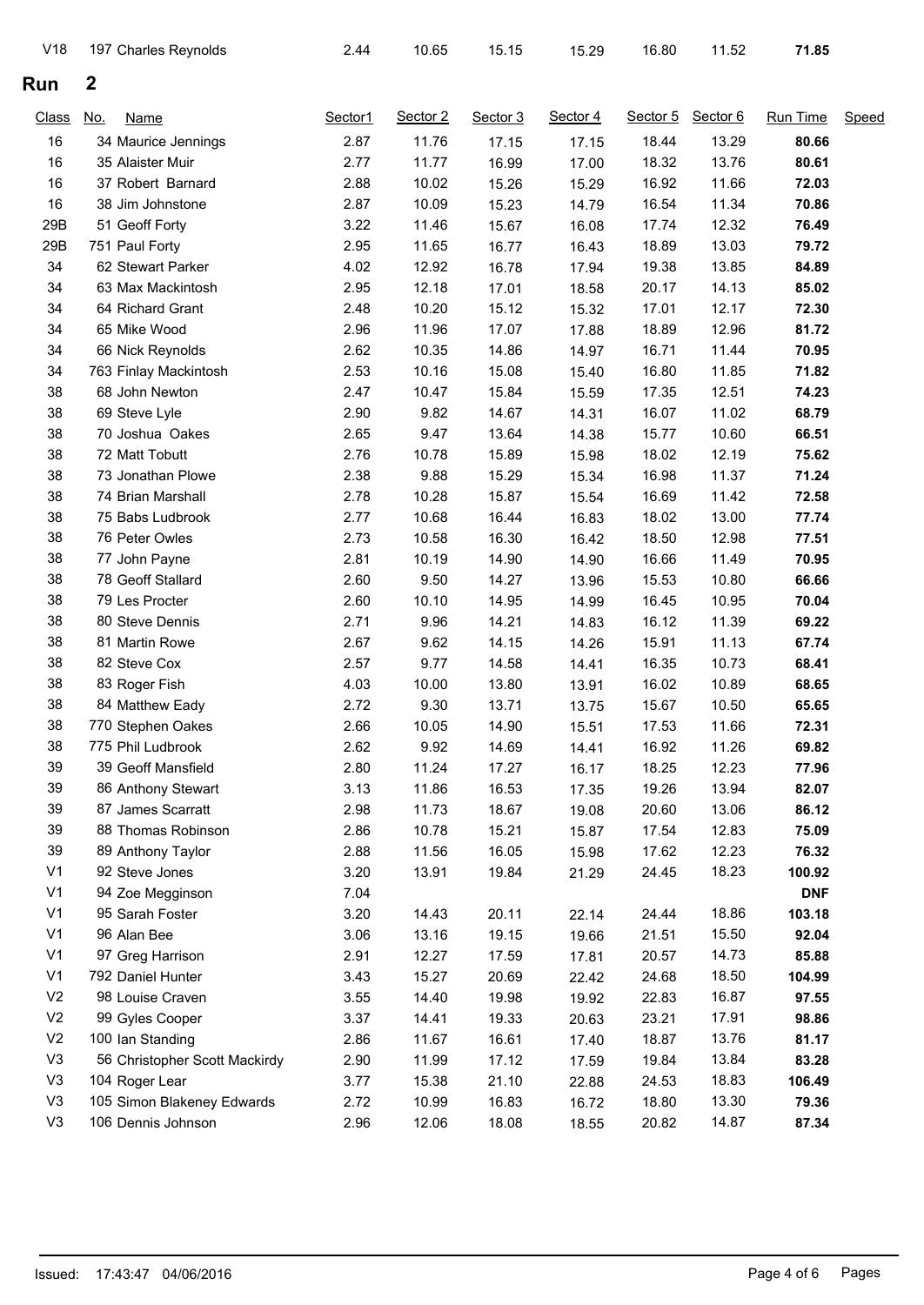| V <sub>3</sub>  |                             | 3.05 | 14.10 | 19.93 |       | 23.81 | 25.31 | 108.49     |
|-----------------|-----------------------------|------|-------|-------|-------|-------|-------|------------|
|                 | 108 Andrew Briggs           |      |       |       | 22.29 |       | 15.05 |            |
| V <sub>3</sub>  | 109 Locky McKenzie          | 2.82 | 13.33 | 18.65 | 19.49 | 21.61 |       | 90.95      |
| V <sub>3</sub>  | 110 Stewart Rich            | 3.46 | 12.32 | 18.28 | 18.91 | 22.03 | 16.18 | 91.18      |
| V <sub>3</sub>  | 111 Tim Kneller             | 2.79 | 10.62 | 15.77 | 15.79 | 17.70 | 12.51 | 75.18      |
| V <sub>3</sub>  | 805 Joanna Blakeney Edwards | 2.70 | 10.49 | 16.49 | 16.16 | 18.20 | 12.80 | 76.84      |
| V <sub>3</sub>  | 806 David Johnson           | 2.92 | 11.46 | 16.61 | 16.79 | 19.10 | 13.50 | 80.38      |
| V <sub>4</sub>  | 113 Jack Bond               | 3.53 | 14.13 | 18.98 | 23.27 | 27.28 | 18.64 | 105.83     |
| V <sub>4</sub>  | 114 Anthony Costigan        | 3.03 | 13.50 | 20.07 | 20.83 | 22.83 | 15.75 | 96.01      |
| V <sub>4</sub>  | 115 Peter Tierney           | 2.91 | 12.57 | 17.43 | 18.09 | 19.92 | 14.10 | 85.02      |
| V <sub>4</sub>  | 116 Matt Vincent            | 3.14 | 12.37 | 17.67 | 19.13 | 21.05 | 15.08 | 88.44      |
| V <sub>5</sub>  | 118 Paul Wignall            | 3.49 | 12.60 | 18.66 | 19.25 | 21.15 | 14.94 | 90.09      |
| V <sub>5</sub>  | 119 Dick Wilkinson          | 3.11 | 14.40 | 19.58 | 19.94 | 22.81 | 16.16 | 96.00      |
| V <sub>6</sub>  | 121 Roger Thorpe            | 3.13 | 14.92 | 19.87 | 20.86 | 22.27 | 15.68 | 96.73      |
| V <sub>6</sub>  | 122 Andy Newbound           | 2.99 | 12.83 | 18.60 | 19.10 | 20.82 | 15.34 | 89.68      |
| V <sub>6</sub>  | 123 John Guyatt             | 2.71 | 11.67 | 17.36 | 17.41 | 19.34 | 13.47 | 81.96      |
| V7              | 125 Hugh Mackintosh         | 2.88 | 12.37 | 18.24 | 18.61 | 20.27 | 14.85 | 87.22      |
| V <sub>8</sub>  | 127 Matt Craven             | 3.30 | 13.30 | 17.64 | 19.16 | 21.27 | 15.85 | 90.52      |
| V <sub>8</sub>  | 128 Stephen Hughes          | 3.42 | 16.29 | 22.25 | 23.54 | 26.13 | 20.26 | 111.89     |
| V <sub>8</sub>  | 129 David Furnell           | 2.89 | 12.65 | 17.86 | 18.25 | 20.74 | 14.60 | 86.99      |
| V <sub>8</sub>  | 130 Graham Beckett          | 2.75 | 12.66 | 18.72 | 19.22 | 21.25 | 15.25 | 89.85      |
| V <sub>8</sub>  | 131 Kevin Morton            | 3.05 | 12.07 | 16.84 | 17.76 | 19.49 | 14.29 | 83.50      |
| V <sub>8</sub>  | 132 Tim Hopkinson           | 2.88 | 11.44 | 16.16 | 16.98 | 19.21 | 13.61 | 80.28      |
| V9              | 133 Christopher Downham     | 2.74 | 11.74 | 17.60 | 17.86 | 19.20 | 14.06 | 83.20      |
| V9              | 134 Alexander Hewitson      | 2.85 | 11.78 | 16.93 | 18.21 | 20.31 | 14.47 | 84.55      |
| V <sub>9</sub>  | 135 Greg Lerigo             | 2.71 | 10.70 | 15.61 | 17.03 | 18.10 | 12.58 | 76.73      |
| V9              | 137 John Hunter             | 3.05 | 12.66 | 18.01 |       | 20.56 | 14.31 | 86.99      |
| V <sub>9</sub>  | 138 Leonard Lord            | 3.18 | 13.37 |       | 18.40 |       | 15.73 |            |
|                 |                             |      |       | 18.68 | 19.49 | 22.41 |       | 92.86      |
| V9              | 141 Simon Bowyer            | 3.11 | 13.50 | 17.85 | 18.55 | 21.42 | 15.63 | 90.06      |
| V <sub>9</sub>  | 143 Stephen Riddington      |      |       |       |       |       |       | <b>RET</b> |
| V9              | 144 Dennis Bingham          | 2.88 | 12.20 | 17.73 | 17.97 | 20.37 | 14.50 | 85.65      |
| V9              | 838 Barbara Lord            | 2.95 | 12.97 | 19.09 | 19.47 | 20.82 | 15.28 | 90.58      |
| C19             | 198 John Askew              | 2.84 | 10.65 |       |       | 17.50 | 12.54 | 74.94      |
| C19             | 199 Nick Wardley            |      |       |       |       | 19.68 | 13.96 | 85.60      |
| C19             | 201 Steven Murphy           |      |       |       |       | 17.39 | 17.10 | 79.31      |
| C19             | 202 Andrew Dickens          | 3.03 | 12.71 | 18.08 | 19.25 | 20.72 | 14.87 | 88.66      |
| C19             | 203 Mark Forster            | 2.87 | 10.58 | 15.55 | 16.37 | 17.54 | 12.70 | 75.61      |
| C19             | 204 Bill Needham            | 2.91 | 12.98 | 18.73 | 18.15 | 19.35 | 13.88 | 86.00      |
| C19             | 205 Rich Hawcroft           | 3.10 | 11.40 | 17.07 | 16.62 | 18.54 |       | F/R        |
| C <sub>20</sub> | 21 Alan Johnson             | 2.64 | 10.74 | 15.70 | 16.04 | 18.03 | 12.65 | 75.80      |
| C <sub>20</sub> | 26 Alan Foster              | 2.42 | 10.19 | 15.87 | 15.72 | 17.03 | 11.43 | 72.66      |
| C <sub>20</sub> | 208 Steven Muir             | 2.68 | 10.11 | 15.31 | 15.21 | 17.04 | 11.73 | 72.08      |
| C <sub>20</sub> | 210 Allan Scott             | 3.22 | 12.21 | 17.58 | 16.55 | 17.87 | 12.94 | 80.37      |
| C <sub>20</sub> | 211 Mike Haigh              | 3.12 | 10.15 | 14.80 | 14.70 | 17.15 | 11.36 | 71.28      |
| C <sub>20</sub> | 212 Bryan Simpson           | 2.64 | 10.54 | 16.42 | 15.85 | 17.69 | 12.30 | 75.44      |
| C <sub>20</sub> | 213 Ian Peacock             | 2.65 | 11.19 | 16.47 | 17.00 | 18.96 | 13.91 | 80.18      |
| C <sub>21</sub> | 216 Geoff Toms              | 2.92 | 11.35 | 16.93 | 16.76 | 19.18 | 13.23 | 80.37      |
| C <sub>21</sub> | 217 Jolyon Harrison         | 2.27 | 9.19  | 14.23 | 14.03 | 15.79 | 9.98  | 65.49      |
| V10             | 147 Mark Hodgins            | 3.38 | 14.40 | 19.37 | 20.69 | 24.22 | 16.27 | 98.33      |
| V10             | 149 Rod Briggs              | 2.91 | 12.71 | 17.92 | 19.05 | 20.42 | 14.95 | 87.96      |
| V10             | 150 Robert Ellis            | 2.89 | 11.84 | 17.19 | 17.20 | 19.54 | 13.99 | 82.65      |
| V10             | 151 Jeff Edwards            | 3.01 | 11.84 | 17.24 | 17.42 | 20.39 | 14.15 | 84.05      |
| V10             | 153 Ian Bingham             | 2.57 | 10.97 | 16.91 | 16.03 | 18.39 | 12.98 | 77.85      |
| V10             | 154 Simon Skelding          | 2.94 | 11.76 | 17.10 | 17.24 | 19.17 | 13.63 | 81.84      |
|                 |                             |      |       |       |       |       |       |            |